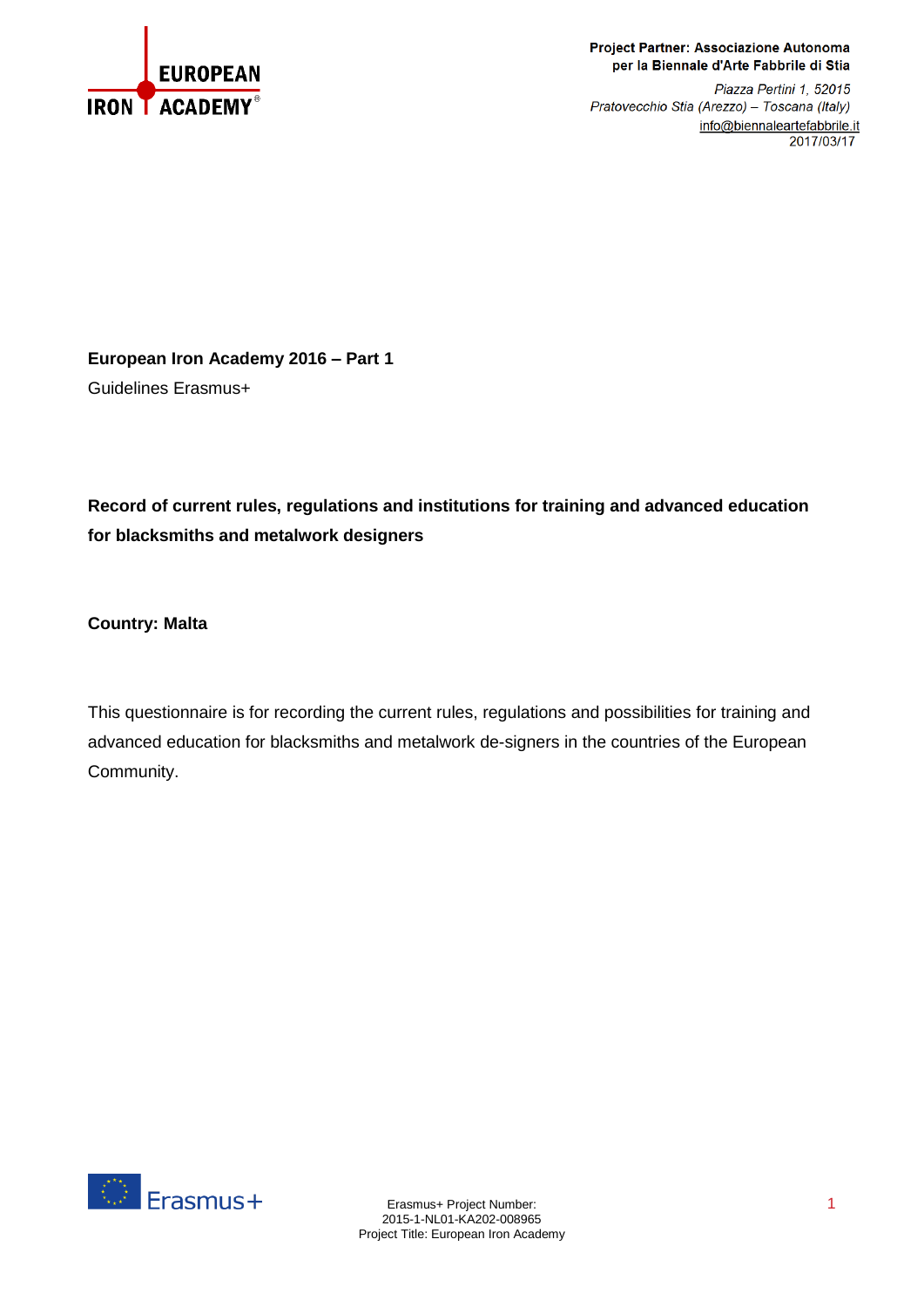

Project Partner: Associazione Autonoma per la Biennale d'Arte Fabbrile di Stia

Piazza Pertini 1, 52015 Pratovecchio Stia (Arezzo) - Toscana (Italy) info@biennaleartefabbrile.it 2017/03/17

- 1. Which Ministry is responsible for the education and employment in your country?
- $\bullet$
- **Ministry for Education and Employment**
- Great Siege Road
- Floriana VLT 2000
- **Malta**
- [edu.gov.mt/feedback](http://www.education.gov.mt/feedback)
- $\bullet$
- 2. Which professional trade/associations are responsible for blacksmiths and metal workers in your country?
- **No known association.**
- $\bullet$
- 3. Who is legally responsible for the training of blacksmiths and metal workers in your country? *That is: are there schools (state, private, training agencies) who provide preparation and training for young blacksmiths and metal workers?*
- $\bullet$
- *MCAST (Malta College of Arts, Science and Technology)*
- *ALP (Alternative Learning Programme School)*
- *Ministry for Education & Employment*
- *Jobs Plus*
- $\bullet$
- *If these schools exist:*
- *Are there any conditions in order to be accepted? Yes*
- *Is the education divided into 8 NQF/EQF levels? Yes*
- *Who conducts the practical and theoretical exams? Institution concerned*
- *Who issues the certificates of the obtained level? Institution concerned*
- *Do any subsidies/benefits/loans exist at a regional or national level in order to support training in this field? Yes*

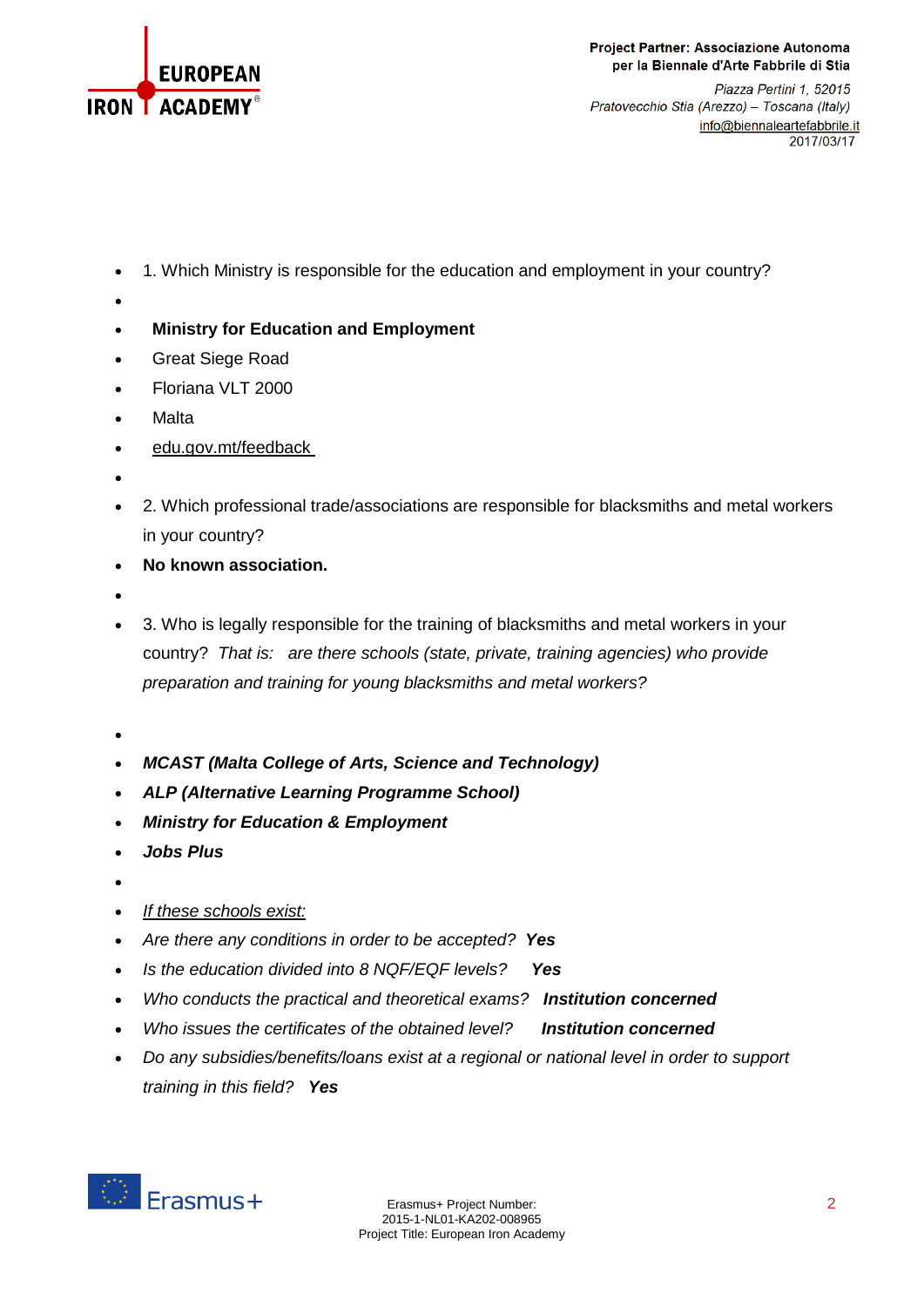

Piazza Pertini 1, 52015 Pratovecchio Stia (Arezzo) - Toscana (Italy) info@biennaleartefabbrile.it 2017/03/17

- $\bullet$
- *If these schools DO NOT exist:*
- *Do any forums, blogs or like exist to allow the exchange of news and knowledge between people interested in this field?*
- *Do any online professional training courses exist in this field, and if so, who issues the certificates?*
- $\bullet$
- 4. Are there Institutes, Academies or Schools who specialize with advanced training (restoration work, preservation of historic buildings, etc…)?
- $\bullet$
- **University of Malta**
- Msida MSD 2080
- MALTA
- Tel: +356 2340 2340
- Fax: +356 2340 2342
- $\bullet$  DDI: +356 2340 + extension no.
- $\bullet$
- **MCAST**
- **the Malta College of Arts, Science and Technology**
- Institute for the Creative Arts
- Misraħ Għonoq, Tarġa Gap
- Mosta, MST 1735
- Director: Mr Tyrone Grima
- Tel: +356 23987753
- Fax: +356 21433205
- Email: adi@mcast.edu.mt
- $\bullet$
- **Bighi – Kalkara**
- $\bullet$
- 5. How does one become a skilled metal worker, trainee blacksmith or master craftsman?
- When one reaches the required MQF level, passes from the practical and theoretical exams and through experience.